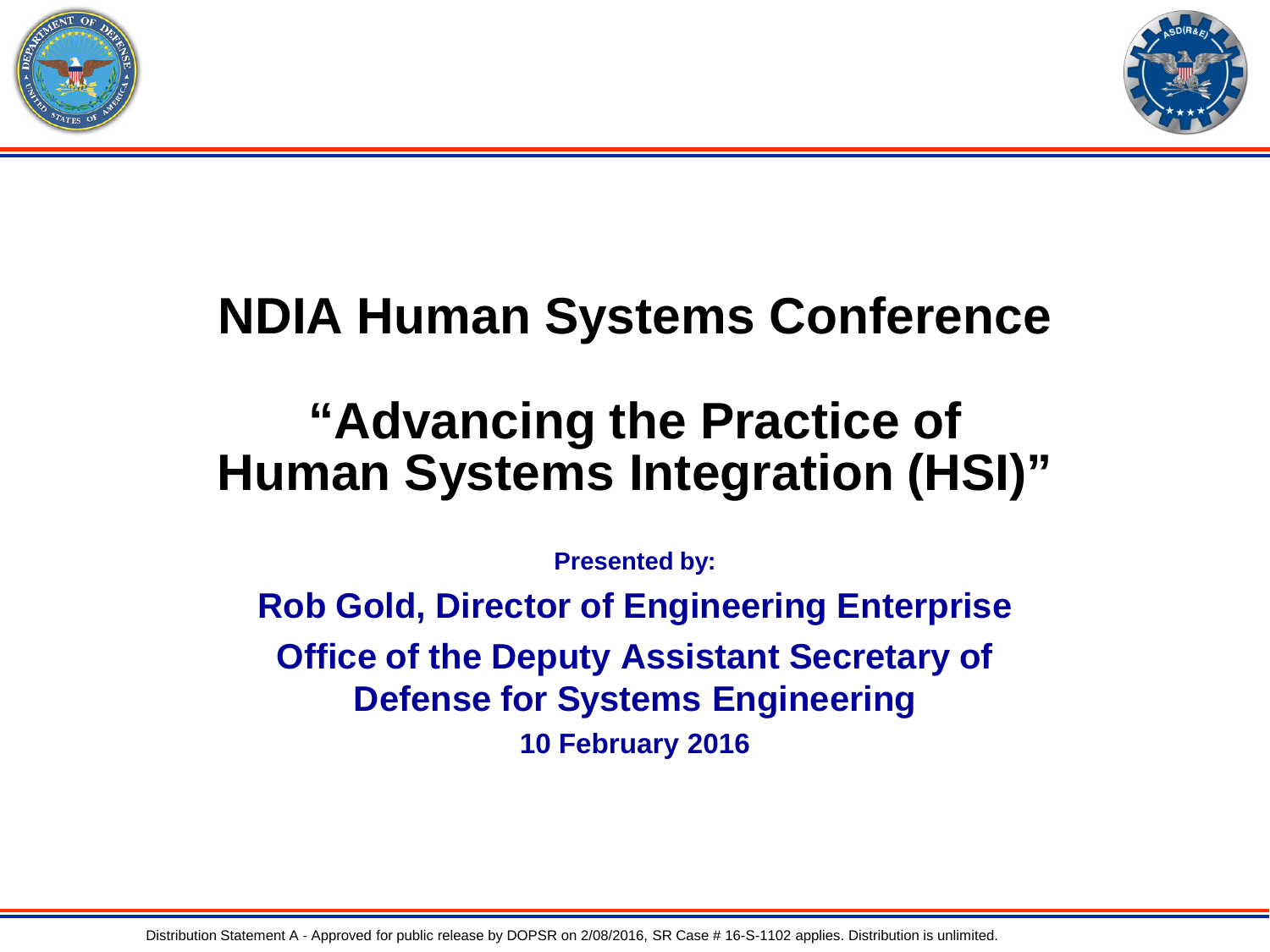



### **Systems Engineering focuses on engineering excellence − the creative application of scientific principles:**

- **To design, develop, construct and operate complex systems**
- **To forecast their behavior under specific operating conditions**
- **To deliver their intended function while addressing economic efficiency, environmental stewardship and safety of life and property**

*DASD(SE) Mission: Develop and grow the Systems Engineering capability of the Department of Defense – through engineering policy, continuous engagement with component Systems Engineering organizations and through substantive technical engagement throughout the acquisition life cycle with major and selected acquisition programs.*

**A Robust Systems Engineering Capability Across the Department Requires Attention to Policy, People and Practice**  *US Department of Defense is the World's Largest Engineering Organization*

*Over 108,000 Uniformed and Civilian Engineers*

*Over 39,000 in the Engineering (ENG) Acquisition Workforce*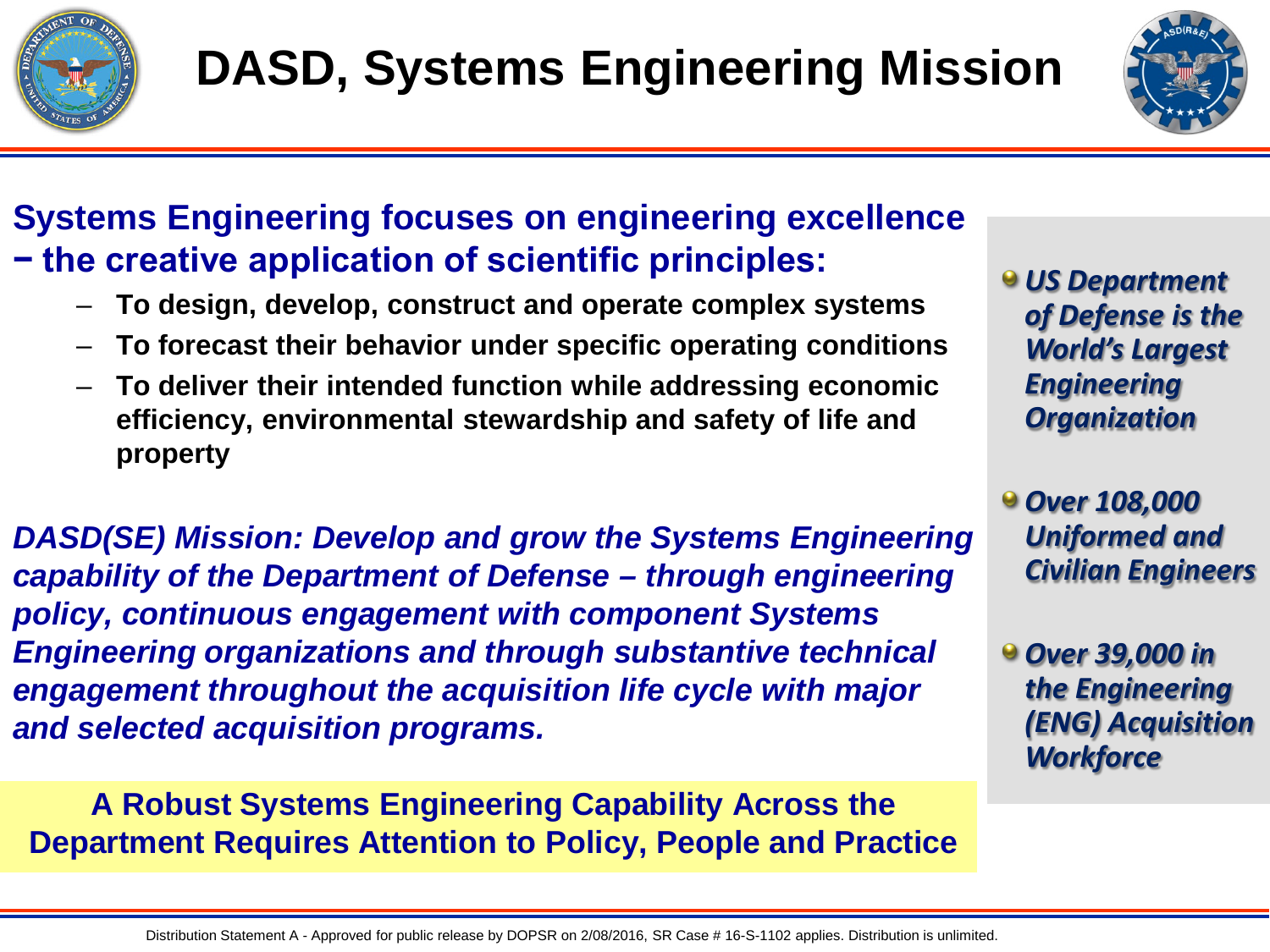

# **DASD, Systems Engineering**





Acting Deputy Assistant Secretary of Defense and Principal Deputy, Systems Engineering *Kristen Baldwin*

Homeland Defense **Capability** Development *Robin Hicks*



Major Program Support *James Thompson*

*Supporting USD(AT&L) Decisions with Independent Engineering Expertise*

- Engineering Assessment / Mentoring of Major Defense Programs
- Program Support Assessments
- Overarching Integrated Product Team and Defense Acquisition Board Support
- **Systems Engineering Plans**
- **Systemic Root Cause Analysis**
- Development Planning/Early SE
- Program Protection



Engineering Enterprise *Robert Gold*

*Leading Systems Engineering Practice in DoD and Industry*

- Systems Engineering Policy and Guidance
- Technical Workforce Development
- Specialty Engineering (System Safety, Reliability and Maintainability, Quality, Manufacturing, Producibility, Human Systems Integration)
- Security, Anti-Tamper, Counterfeit Prevention
- Standardization
- **Engineering Tools and Environments**

**Providing technical support and systems engineering leadership and oversight to USD(AT&L) in support of planned and ongoing acquisition programs**

Distribution Statement A - Approved for public release by DOPSR on 2/08/2016, SR Case # 16-S-1102 applies. Distribution is unlimited.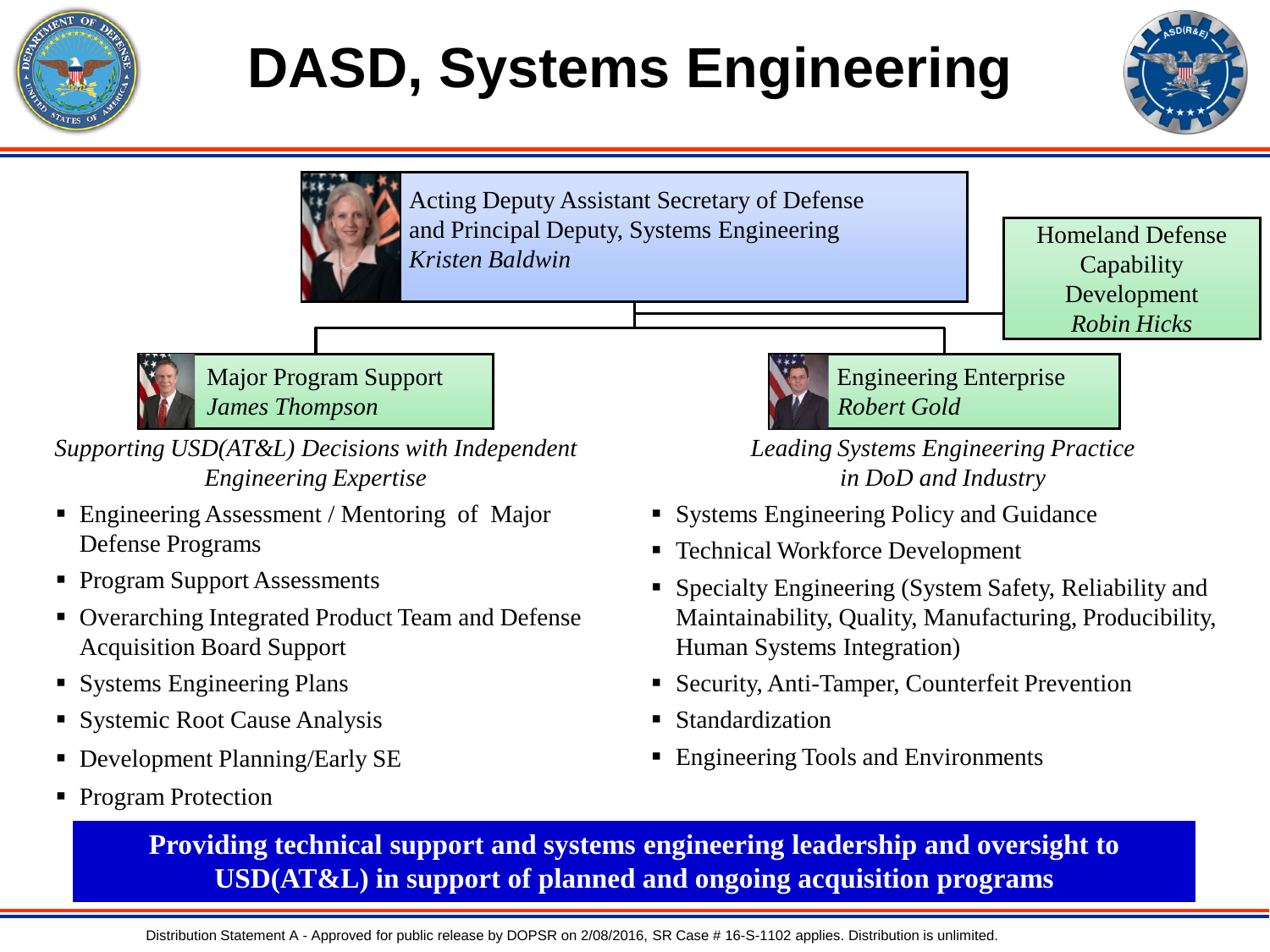

# **DASD(SE) Key Responsibilities**



#### • **Program Engagement**

- Serve as principal engineering advisor to the SECDEF and USD(AT&L) in support of critical acquisition decisions
- Provide continuous engineering oversight and mentoring of Major DoD Programs to identify, assess, and mitigate engineering risk; focus on helping ensure program success
- Serve as approval authority for Systems Engineering Plans for all Major DoD Programs
- Certify completeness of Preliminary Design Reviews and Critical Design Reviews for all Major DoD Programs

#### • **Policy and Guidance**

- Develop engineering, manufacturing, reliability, program protection, and modeling and simulation policy and guidance for the DoD
- Serve as Defense Standardization Executive approve military standards and coordinate DoD engagement on non-military standards

#### • **Technical Workforce Development**

– Provide functional leadership for the Non-Construction (Engineering) and the Acquisition (ENG and PQM) workforce

### • **Engineering Research and Development**

- Sponsor the DoD Systems Engineering Research Center (SERC) University Affiliated Research Center (UARC)
- Sponsor the MITRE National Security Engineering Center (NSEC) Federally Funded Research and Development Center (FFRDC)

**Reference: DoDI 5134.16, Deputy Assistant Secretary of Defense for Systems Engineering**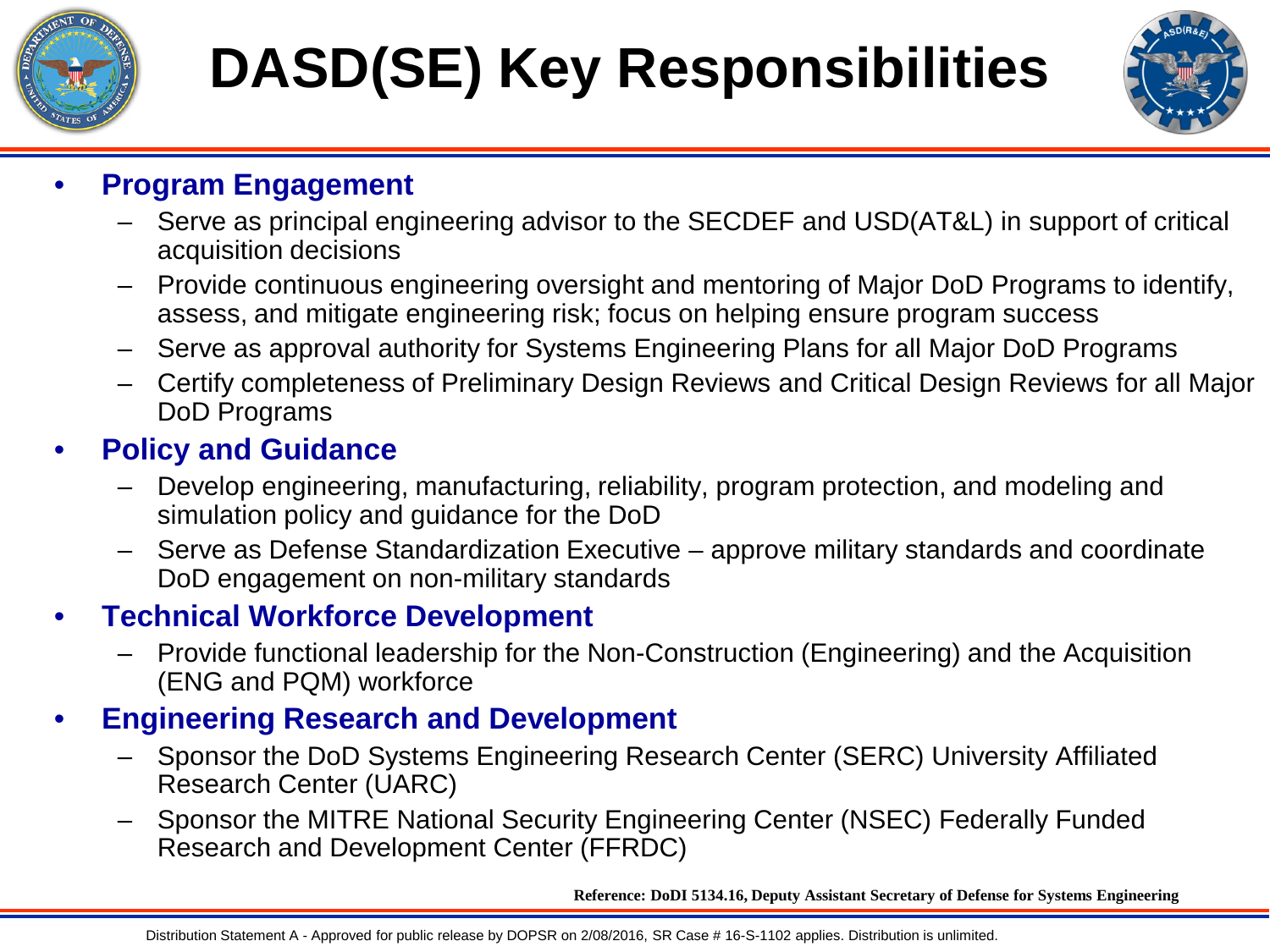



- **DoD systems are complex weapon systems controlled by highly trained warfighters**
	- Sophisticated sensors sweep data from across the spectrum
	- Computers analyze data from multiple source simultaneously and prepare options for the warfighter
	- Fire control solutions are presented to address priority adversaries
	- Warfighters must be focused on the critical decisions and timely actions necessary to prevail
- **The HSI practitioner must optimize efficiency of warfighter actions enabling maximum effectiveness of man-machine interactions**
	- View/analyze critical decision-based information
	- Life-like training/simulations to enable instinctive reactions
	- Minimize unnecessary distractions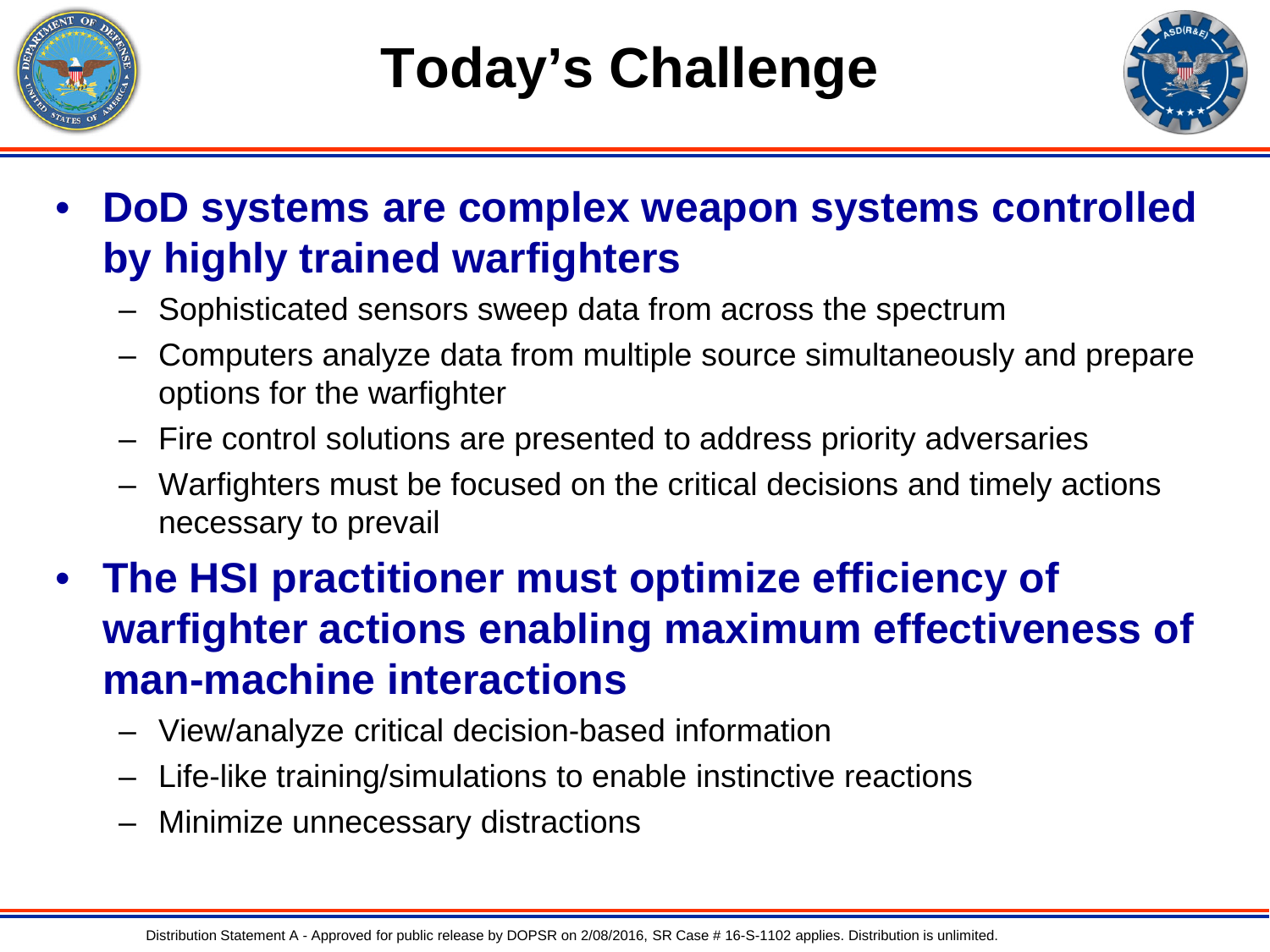

## **Challenges to the HSI Communities**



### • **Challenges to meet:**

- Technology evolution;
- Insufficient resources;
- Evolving threats; and
- Few new start programs

### • **Intense pressure on warfighters**

- Decision times compressed
- Must develop and retain the correct skills; master training to develop instinctive reactions
- Cohesive unit performance must be achieved

### • **HSI community must enable integration of man and machine**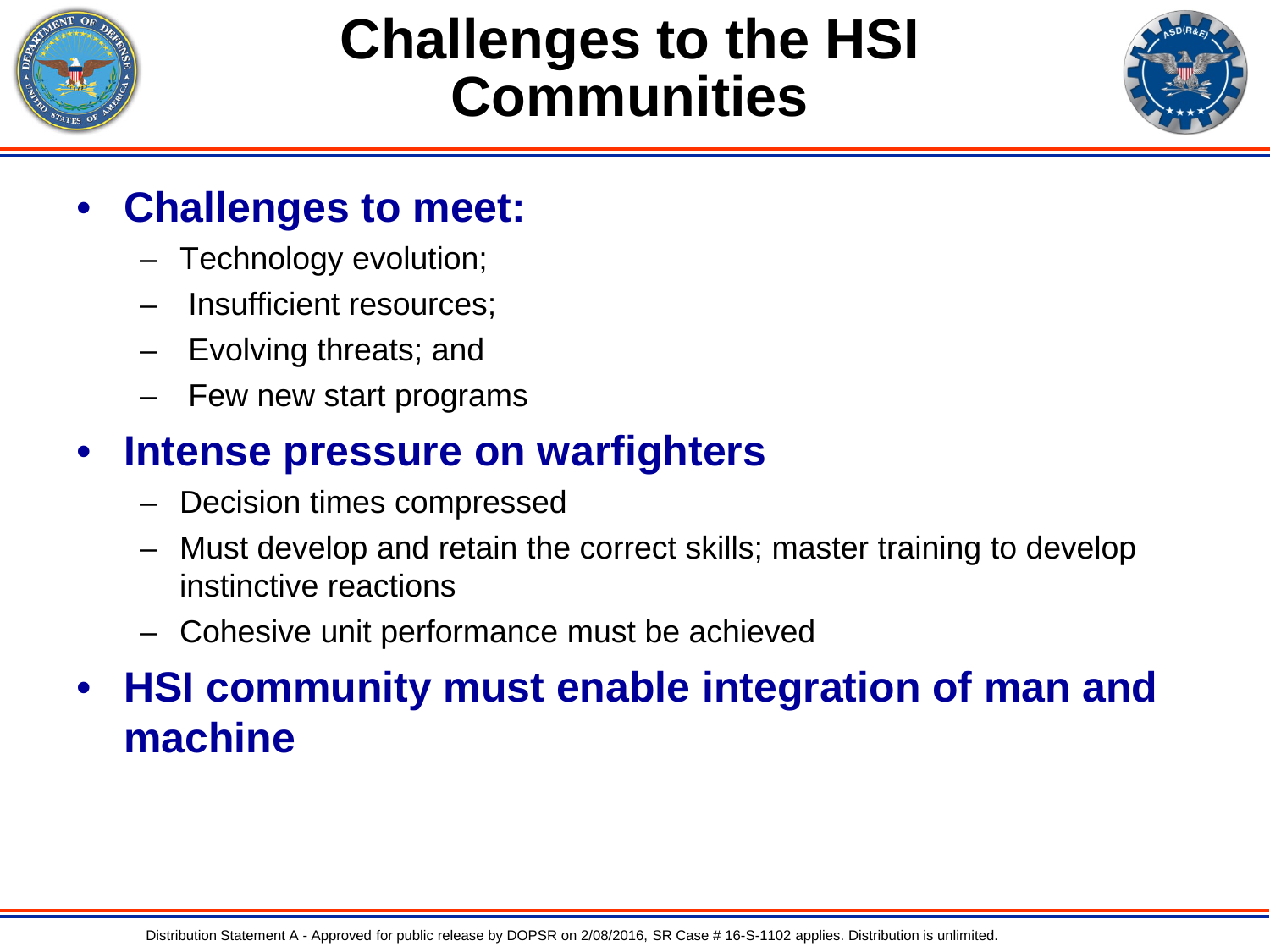

# **Understand and Use an Enterprise Model**



### • **Enterprise Model:**

- Inventory our current requirements for HSI policy, processes, tools, techniques, and workforce KSAs
- Analyze future requirements
- Identify gaps between current and future requirements
- Construct gap closure concepts…alter appropriate policy, processes, tools, techniques, and workforce KSAs to close the gaps
- **Recommend: HSI community utilize an Enterprise Model to validate required policy, processes, tools, techniques and workforce KSAs**